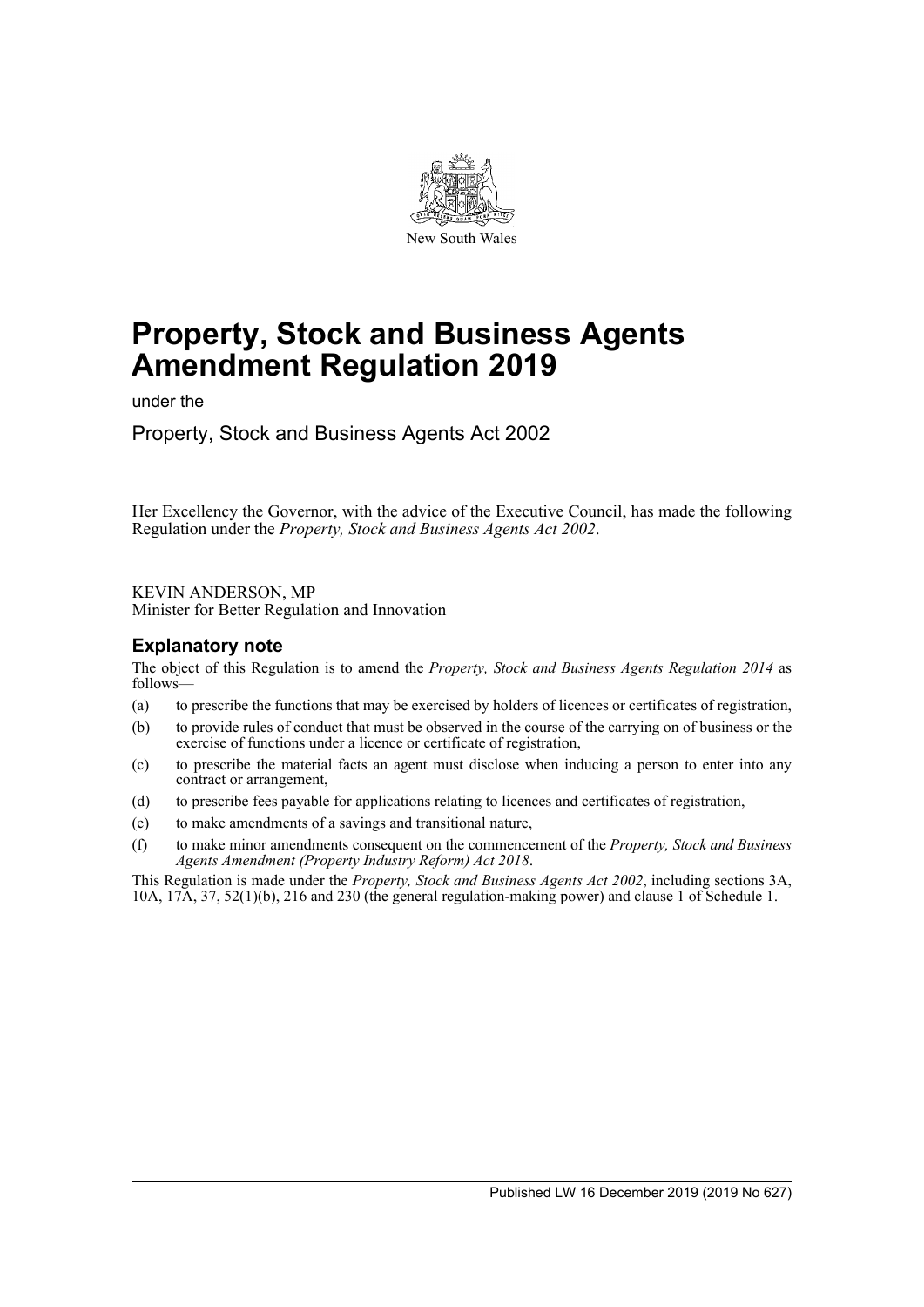# **Property, Stock and Business Agents Amendment Regulation 2019**

under the

Property, Stock and Business Agents Act 2002

## **1 Name of Regulation**

This Regulation is the *Property, Stock and Business Agents Amendment Regulation 2019*.

#### **2 Commencement**

This Regulation commences on 23 March 2020 and is required to be published on the NSW legislation website.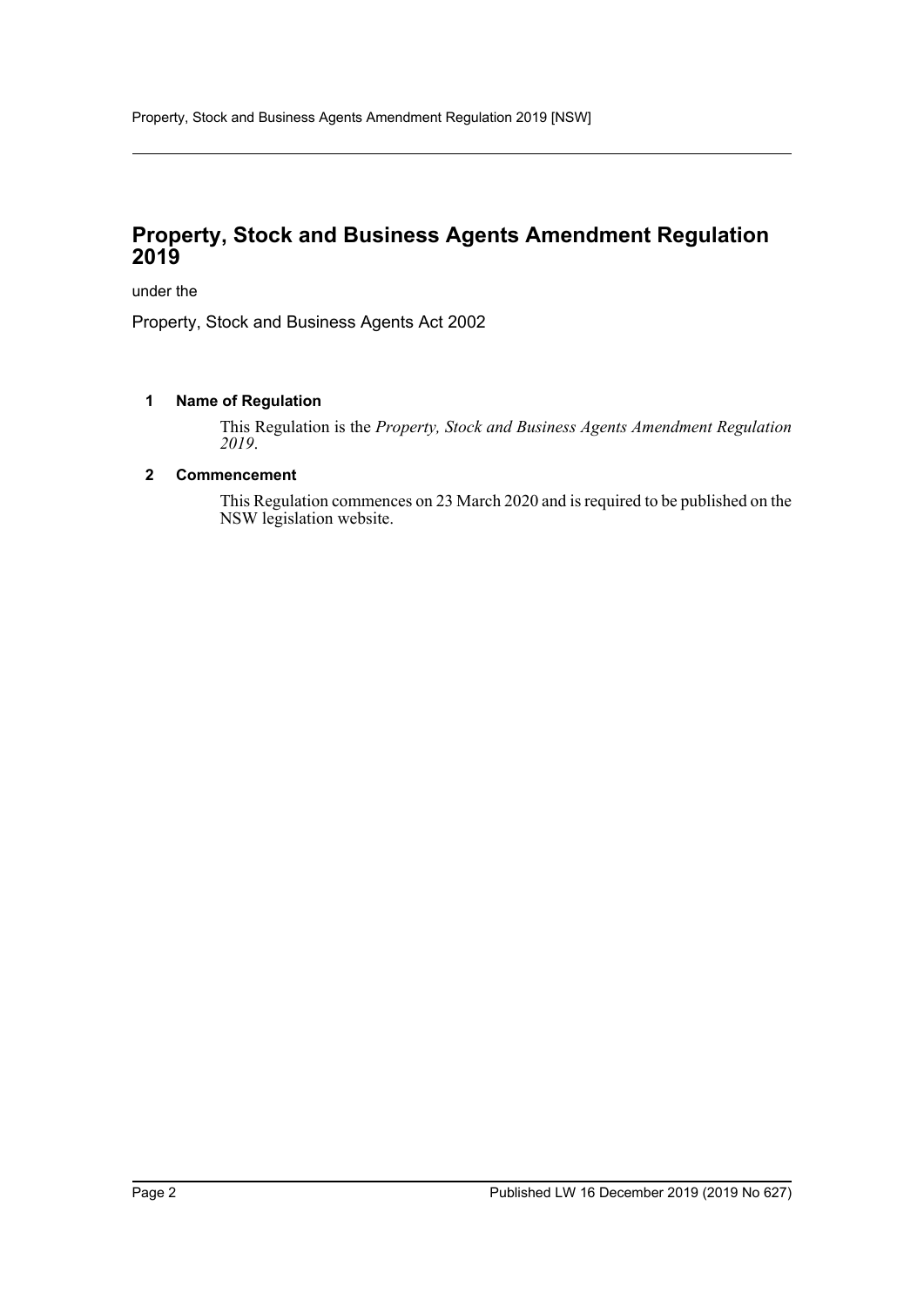# **Schedule 1 Amendment of Property, Stock and Business Agents Regulation 2014**

## **[1] Clause 1 Name of Regulation**

Omit "*Property, Stock and Business*". Insert instead "*Property and Stock*".

## **[2] Clause 3 Definitions**

Omit "*Property, Stock and Business*" from the definition of *the Act* in clause 3(1). Insert instead "*Property and Stock*".

## **[3] Clause 3(1)**

Insert in alphabetical order—

*residential tenancy agreement* has the same meaning as in the *Residential Tenancies Act 2010*.

## **[4] Clauses 4–4C**

Omit clause 4. Insert instead—

## **4 Real estate agent functions**

- (1) For the purposes of the definition of *real estate agent functions* in section 3A(1) of the Act, those functions—
	- (a) include acting as an auctioneer or agent in respect of a parcel of rural land with an area of 20 hectares or less, and
	- (b) do not include a person undertaking commercial property agency work on behalf of—
		- (i) an affiliate of the person, or
		- (ii) an entity that owns (whether or not together with an affiliate of the entity) a major property holding.
- (2) For the purposes of this clause—

*major property holding* means property that has—

- (a) an aggregate market value of \$40,000,000 or more, or
- (b) an aggregate gross floor area of 20,000 square metres or more.

## **4A Functions that real estate agents and assistant real estate agents may exercise**

- (1) A real estate agent who holds a class 1 or class 2 licence may exercise all real estate agent functions.
- (2) Despite subclause (1), a real estate agent may not authorise the withdrawal of money from a trust account unless the real estate agent is the licensee in charge of the business to which the trust account relates.
- (3) An assistant real estate agent may exercise the functions described in paragraphs (c), (d) and (e) of the definition of *real estate sale or leasing functions* in section 3A(2) of the Act, but may not in the person's capacity as an assistant real estate agent—
	- (a) enter into a contract for the sale of land, or
	- (b) enter into an agency agreement or a franchising agreement, or
	- (c) authorise the withdrawal of money from a trust account.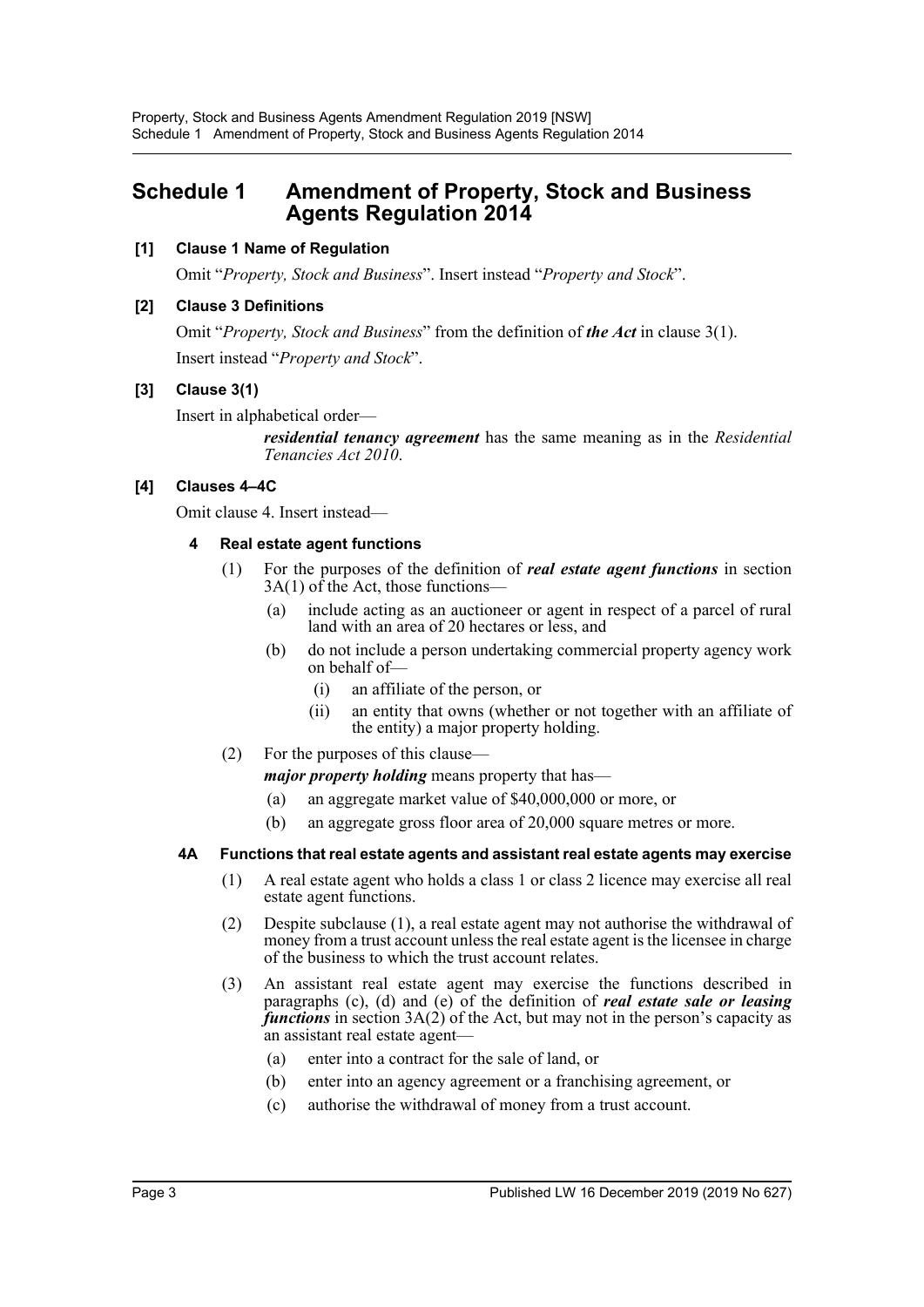#### **4B Functions that stock and station agents and assistant stock and station agents may exercise**

- (1) A stock and station agent who holds a class 1 or class 2 licence may exercise all stock and station agent functions.
- (2) Despite subclause (1), a stock and station agent may not authorise the withdrawal of money from a trust account unless the stock and station agent is the licensee in charge of the business to which the trust account relates.
- (3) An assistant stock and station agent may exercise all stock and station agent functions, but may not in the person's capacity as an assistant stock and station agent—
	- (a) perform any function described in paragraph (b) of the definition of *real estate sale or leasing functions* in section 3A(2) of the Act, or
	- (b) enter into a contract for the sale of land, or
	- (c) enter into an agency agreement (other than an agency agreement that relates only to the sale or purchase of livestock) or a franchising agreement, or
	- (d) authorise the withdrawal of money from a trust account.
- (4) In this clause—

*stock and station agent functions* means the functions referred to in the definition of *stock and station agent* in section 3(1) of the Act.

#### **4C Functions that strata managing agents and assistant strata managing agents may exercise**

- (1) A strata managing agent who holds a class 1 or class 2 licence may exercise all strata managing agent functions.
- (2) Despite subclause (1), a strata managing agent may not authorise the withdrawal of money from a trust account unless the strata managing agent is the licensee in charge of the business to which the trust account relates.
- (3) An assistant strata managing agent may exercise all strata managing agent functions, but may not in the person's capacity as an assistant strata managing agent—
	- (a) enter into an agency agreement or a franchising agreement, or
	- (b) authorise the withdrawal of money from a trust account, or
	- (c) affix the seal of the owners corporation.
- (4) In this clause—

*strata managing agent functions* means the functions referred to in the definition of *strata managing agent* in section 3B(1) of the Act.

## **[5] Clause 7**

Omit the clause. Insert instead—

- **7 Rules of conduct**
	- (1) The rules set out in Schedules 1–3 and 6 are prescribed for the purposes of section 37 of the Act as rules of conduct to be observed in the course of the carrying on of business or the exercise of functions under a licence or certificate of registration, with those Schedules applying as follows—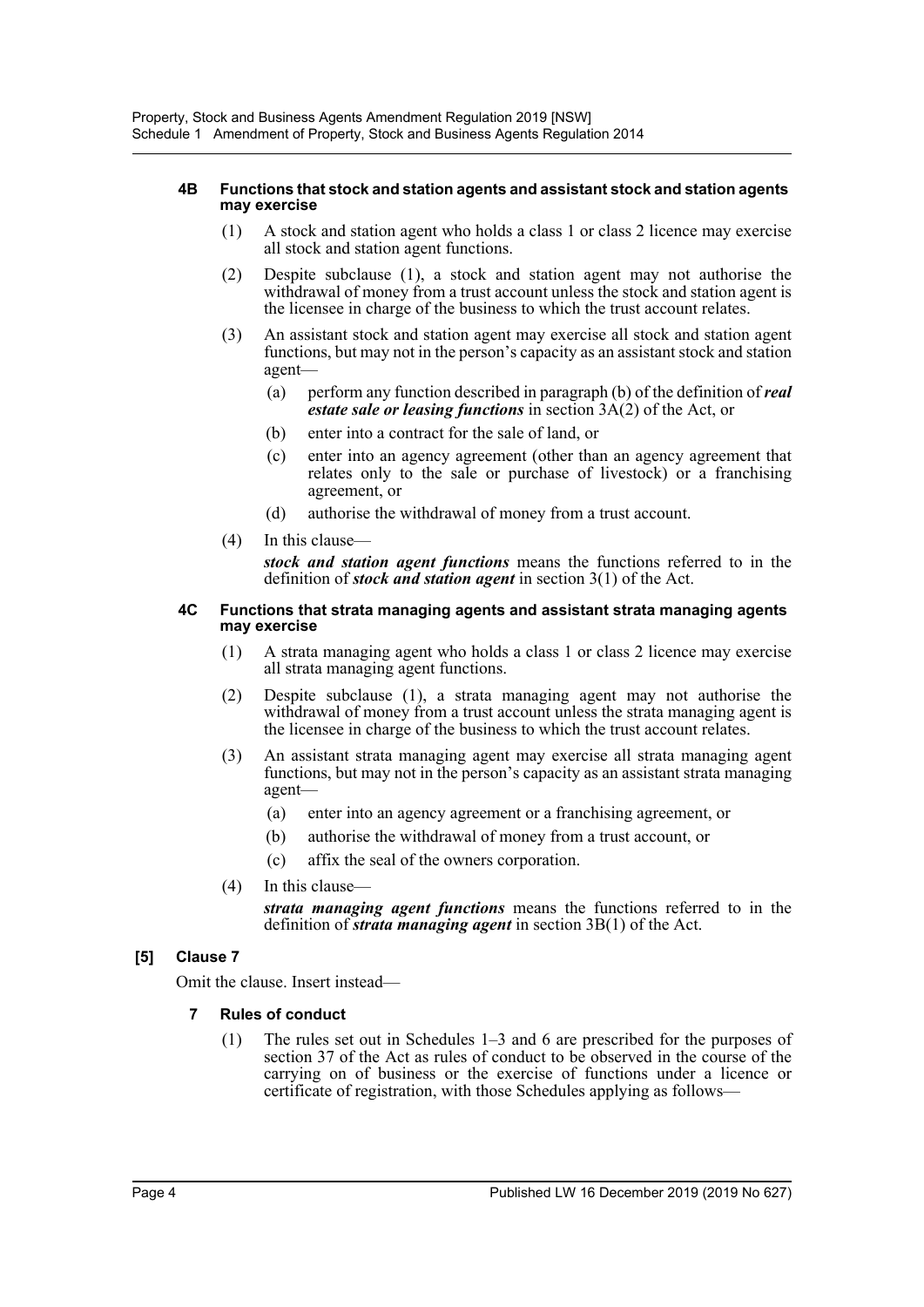- (a) Schedule 1 applies to all agents and assistant agents (in addition to any other Schedule or Schedules that may be applicable to the particular agent or assistant agent),
- (b) Part 1 of Schedule 2 applies to real estate agents and assistant real estate agents who perform real estate sales or leasing functions in relation to the sale or purchase of land or business agent functions,
- (c) Part 2 of Schedule 2 applies to real estate agents and assistant real estate agents who perform real estate sale or leasing functions in relation to the lease of land or on-site residential property manager functions,
- (d) Schedule 3 applies to stock and station agents and assistant stock and station agents,
- (e) Schedule 6 applies to strata managing agents and assistant strata managing agents.
- (2) A reference to an *agent* in Schedules 1–3 or 6 includes a reference to a assistant agent to whom the Schedule applies.
- (3) A reference to a *business* in Schedule 1 includes a reference to a professional practice.

#### **[6] Clauses 8(1)(h), 21, 23(9) and 38, clause 6 of Schedule 6, clause 8(2) of Schedule 7 and clause 1 of Schedule 14**

Omit "or community managing agent" wherever occurring.

## **[7] Clause 16 Notification of auction conditions**

Omit ", or a stock and station salesperson" from clause 16(2). Insert instead ", or an assistant stock and station agent".

## **[8] Clause 16(2)**

Omit "or salesperson". Insert instead "or assistant stock and station agent".

## **[9] Clause 17 Warnings about bidders' obligations**

Omit "*Property, Stock and Business Agents Act 2002*" wherever occurring in clause 17(1) and (3).

Insert instead "*Property and Stock Agents Act 2002*".

## **[10] Clause 21, heading**

Omit "**and community managing agents**".

## **[11] Clause 24 Payment of trust money by cheque or electronic funds transfer**

Omit clause 24(2)(e). Insert instead—

(e) be signed by the licensee in charge.

## **[12] Clause 24(5)(a)**

Omit the paragraph. Insert instead—

- (a) the name of the person effecting the transfer, and
- **[13] Clause 31 Signing of cheques or effecting electronic funds transfers—trust account** Omit the clause.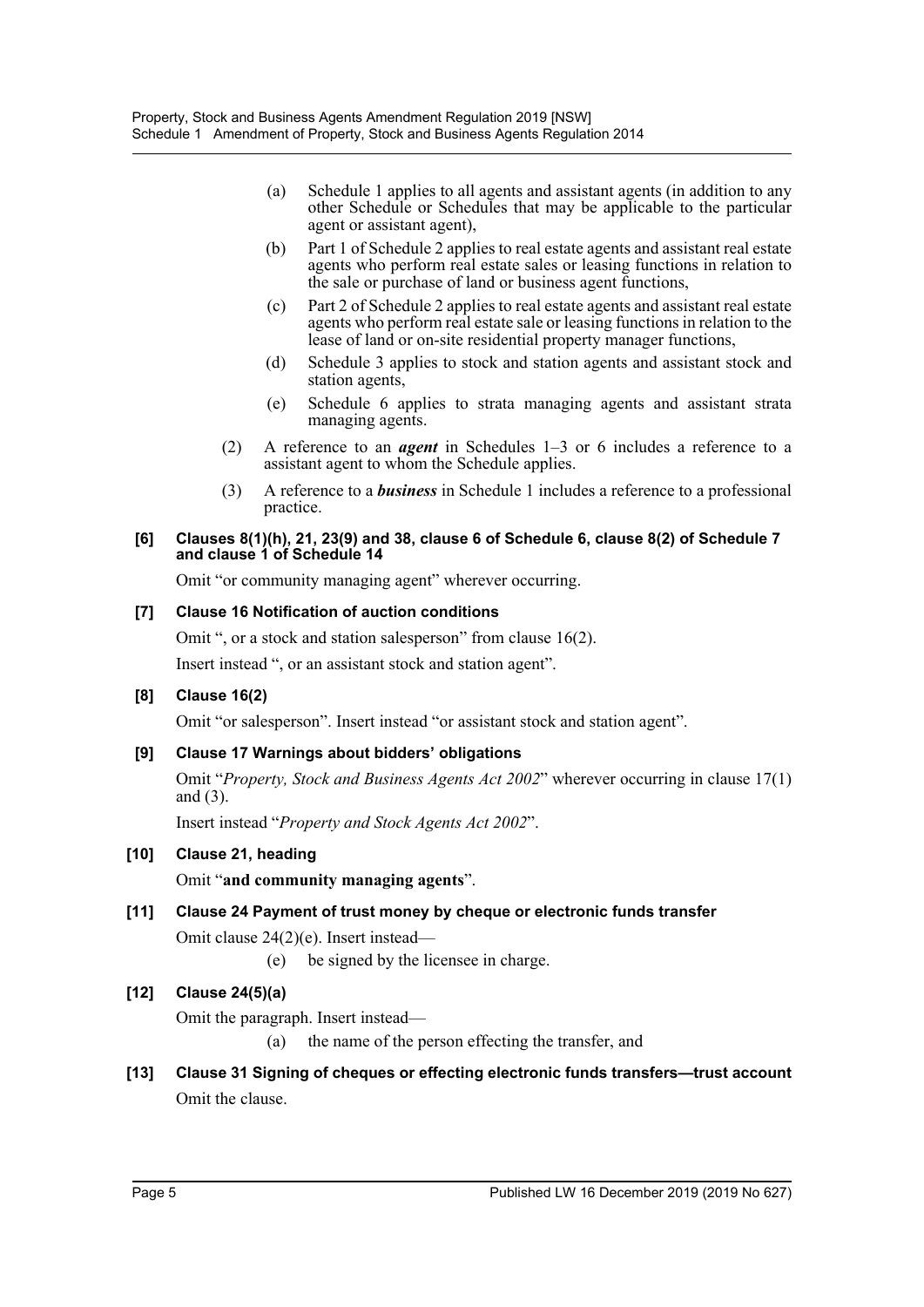#### **[14] Clause 37, heading**

Insert "**strata**" after "**prepared by**".

**[15] Clause 37(1)**

Omit "A managing agent". Insert instead "A strata managing agent".

**[16] Clause 37(8)**

Omit the subclause.

**[17] Clause 46A Exemption for persons acting as real estate agents for certain properties** Omit the clause.

#### **[18] Clauses 54 and 55**

Insert after clause 53—

#### **54 Misrepresentation by licensee or registered person by failing to disclose material facts**

- (1) For the purposes of section  $52(1)(b)$  of the Act, the following kinds of material facts are prescribed—
	- (a) within the last 5 years the property has been subject to flooding from a natural weather event or bush fire,
	- (b) the property is subject to significant health or safety risks,
	- (c) the property is listed on the register of residential premises that contain loose-fill asbestos insulation that is required to be maintained under Division 1A of Part 8 of the *Home Building Act 1989*,
	- (d) within the last 5 years the property was the scene of a crime of murder or manslaughter,
	- (e) within the last 2 years the property has been used for the purposes of the manufacture, cultivation or supply of any prohibited drug or prohibited plant within the meaning of the *Drug Misuse and Trafficking Act 1985*,
	- (f) the property is, or is part of, a building that contains external combustible cladding—
		- (i) to which there is a notice of intention to issue a fire safety order or a fire safety order has been issued requiring rectification of the building regarding the external combustible cladding, or
		- (ii) to which there is a notice of intention to issue a building product rectification order or a building product rectification order has been issued requiring rectification of the building regarding external combustible cladding,
	- (g) the property is, or is part of, a building where a development application or complying development certificate application has been lodged under the *Environmental Planning and Assessment Act 1979* for rectification of the building regarding external combustible cladding.
- (2) In this clause—

*building product rectification order* has the same meaning as in the *Building Products (Safety) Act 2017*.

*external combustible cladding* and *fire safety order* have the same meanings as in the *Environmental Planning and Assessment Regulation 2000*.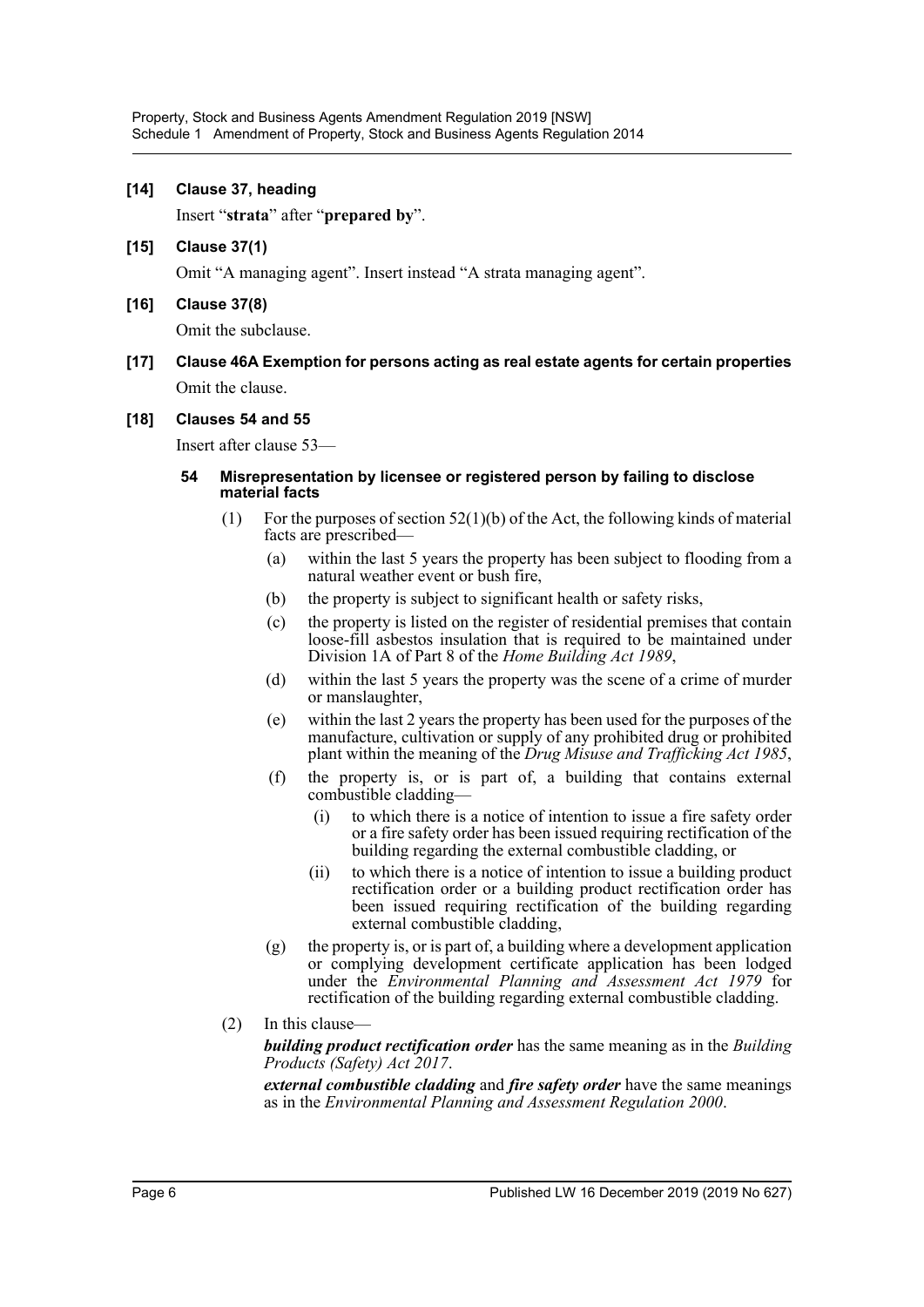#### **55 Transitional provision for certain existing licences**

- (1) On the substitution of section 17(1) of the Act by the *Property, Stock and Business Agents Amendment (Property Industry Reform) Act 2018*—
	- (a) the holder of a stock and station agent's licence is taken to hold a stock and station agent's class 2 licence, and
	- (b) the holder of a strata managing agent's licence is taken to hold a strata managing agent's class 2 licence.
- (2) Nothing in this clause prevents a person from exercising a function that the person was lawfully authorised to exercise immediately before the commencement of this clause.

**Note.** See clause 33 of Schedule 1 to the Act for other licences and certificates of registration.

#### **[19] Schedule 1, heading**

Omit "**licensees and registered persons**". Insert instead "**agents and assistant agents**".

#### **[20] Schedule 1, clauses 20–22**

Insert after clause 19—

#### **20 Agent to pay rental income monthly to landlord**

An agent must pay rental money for each calendar month (less any authorised expenses) owing to a landlord under a residential tenancy agreement at the end of each calendar month, unless instructed otherwise by the landlord.

#### **21 Licensees and certificate holders not to receive certain gifts or benefits over a certain amount**

The amount prescribed for the purposes of section 53F(2)(d) of the Act is \$60.

#### **22 Rental money and sales money to be in separate trust accounts**

An agent who is the licensee in charge of a business must ensure that there are separate trust accounts for rental money and sales money and that money from rentals and sales are paid into the appropriate accounts.

#### **[21] Schedule 2, heading**

Omit the heading. Insert instead—

## **Schedule 2 Rules specific to real estate agents and assistant real estate agents**

## **[22] Schedule 2, Part 1, heading**

Omit the heading. Insert instead—

# **Part 1 Real estate and business sales**

## **[23] Schedule 2, clause 1A**

Insert before clause 1—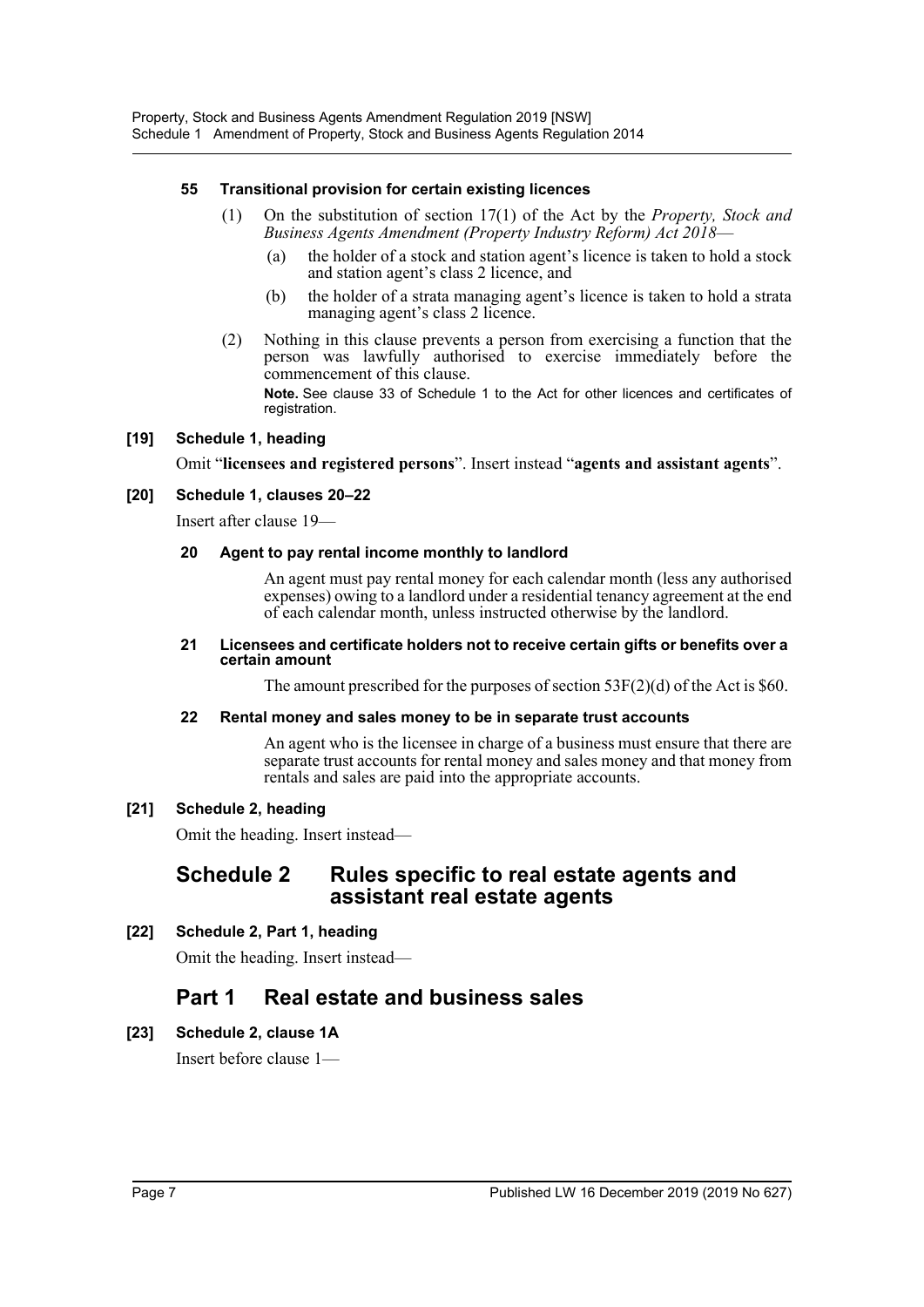## **1A Application of Part**

This Part applies to real estate agents and assistant real estate agents who perform real estate sales or leasing functions in relation to the sale or purchase of land and business agent functions.

#### **[24] Schedule 2, clauses 1, 2, 4 and 5**

Insert "or business" after "property" wherever occurring.

#### **[25] Schedule 2, clause 1**

Omit "person on the sale". Insert instead "vendor".

#### **[26] Schedule 2, clause 2(a) and (k)**

Omit "person on behalf of whom the agent is acting" wherever occurring.

Insert instead "vendor".

#### **[27] Schedule 2, clause 2(d)**

Insert "including the business name and its Australian Business Number where relevant," after "identified,".

#### **[28] Schedule 2, clause 2(e)**

Insert "and, for business sales, a description of inclusions to be included in the sale such as goodwill, plant, fittings, stock in inventory and work in progress, together with details of any encumbrances affecting those inclusions," after "property,".

#### **[29] Schedule 2, clause 3A**

Insert after clause 3—

#### **3A Confirmation of specific instructions—sale of business**

- (1) Before or at the time of entering into an agency agreement under which an agent will act for the vendor on the sale of the business, the agent must prepare for inclusion in the agency agreement written confirmation of any specific instructions given to the agent by the vendor before the agreement is entered into about any of the following—
	- (a) inclusions to be included in the sale such as goodwill, plant, fittings, stock in inventory and work in progress, together with details of any encumbrances affecting those inclusions,
	- (b) arrangements for the transfer to the purchaser of any liability for the leasing or hire purchase of any of those inclusions,
	- (c) the marketing of the business,
	- (d) the entitlement of prospective purchasers to inspect the premises of the business and the circumstances under which such an inspection can be made,
	- (e) the entitlement of prospective purchasers to inspect records, books of account and other documents concerning the business and the circumstances under which such an inspection can be made.
- (2) The written confirmation may be prepared and be included as part of the agency agreement.

#### **[30] Schedule 2, clauses 6 and 9**

Insert "or a business" after "residential property wherever occurring".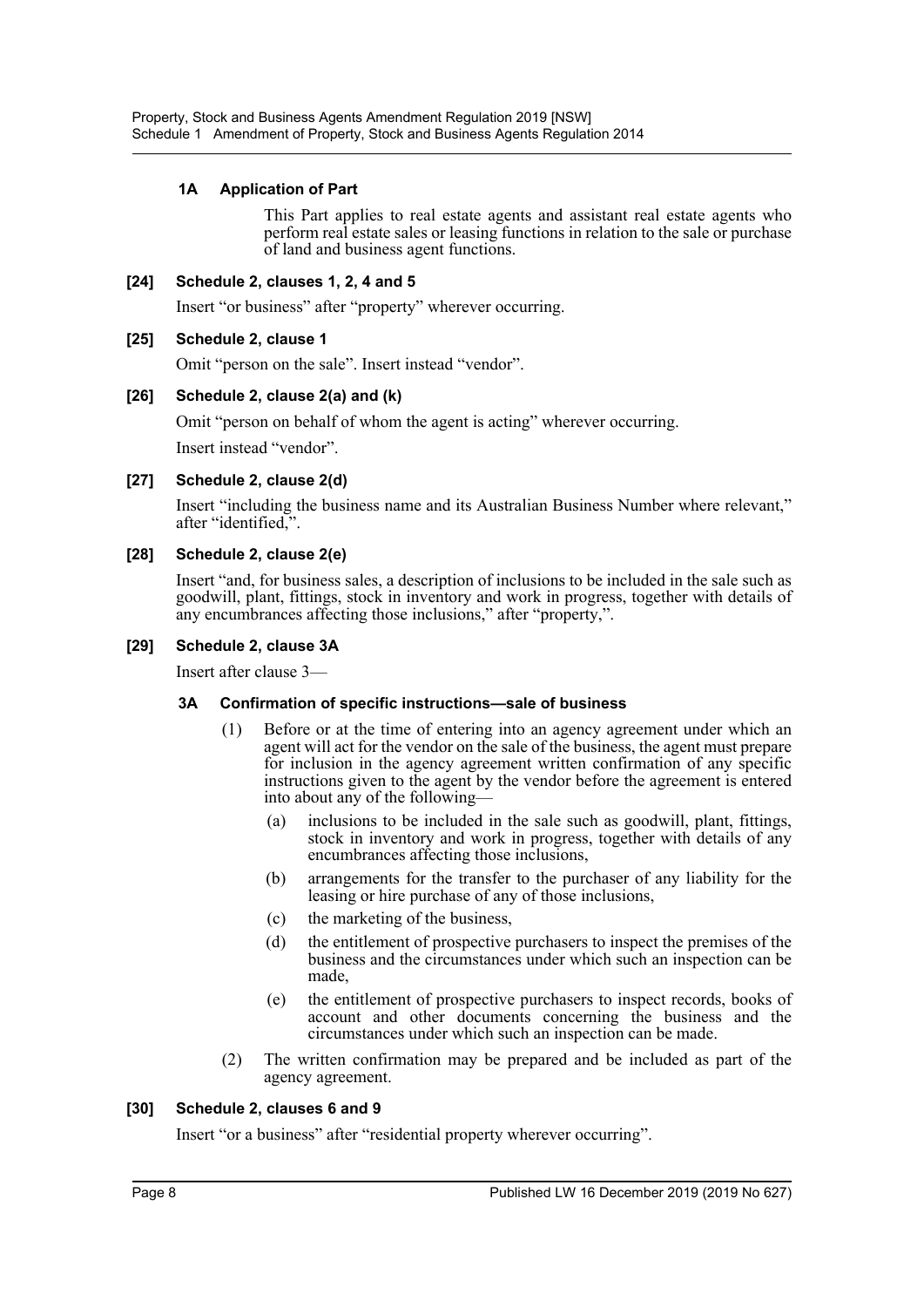#### **[31] Schedule 2, clause 6**

Insert "or business" after "managing the property".

#### **[32] Schedule 2, clauses 9A–9F**

Insert after clause 9—

#### **9A Statement of property details**

At the time of entering into an agency agreement with a person on behalf of whom an agent is to act as buyer's agent, the agent must prepare and give the person a statement of property details that is signed by the agent and specifies the following—

- (a) details known to the agent of the type of property to be purchased,
- (b) details of any special instructions about the property to be purchased (for example, an instruction that vacant possession is required in the case of a rented property).

**Note.** These details can be changed by agreement between the parties or as provided by the agency agreement.

#### **9B Person on behalf of whom agent is acting as buyer's agent to be informed of negotiations**

- (1) An agent acting as a buyer's agent for a person must keep the person informed of each stage of the negotiation of a purchase price as instructed by the person.
- (2) This clause does not apply to bids made in the course of an auction.

#### **9C Buyer's agent to obtain best possible purchase price**

An agent acting as a buyer's agent must use the agent's best efforts to obtain the best possible purchase price, without breaching standards of ethical conduct or engaging in conduct that is contrary to good agency practice.

#### **9D Buyer's agent not to exceed maximum purchase price fixed by client in negotiations or at auction**

- (1) In negotiations for the purchase of a property, an agent acting as a buyer's agent for a person (the *client*) must not exceed the maximum price fixed by the client without the express written authorisation of the client or a person authorised by the client.
- (2) When the bidding at an auction exceeds the maximum price fixed by the client, the agent must not continue bidding without the express authorisation of the client or a person authorised by the client.

#### **9E Information to be given when expression of interest deposit paid**

- (1) An agent acting as a buyer's agent for a person must inform the person of the following if the person pays an expression of interest deposit in respect of the proposed purchase of a property prior to the exchange of contracts—
	- (a) that the vendor has no obligation to sell the property,
	- (b) that the person has no obligation to buy the property,
	- (c) that the deposit is refundable if a contract for the sale of the property is not entered into.
- (2) The information must be provided in writing and may be provided on the receipt issued by the vendor or the vendor's agent.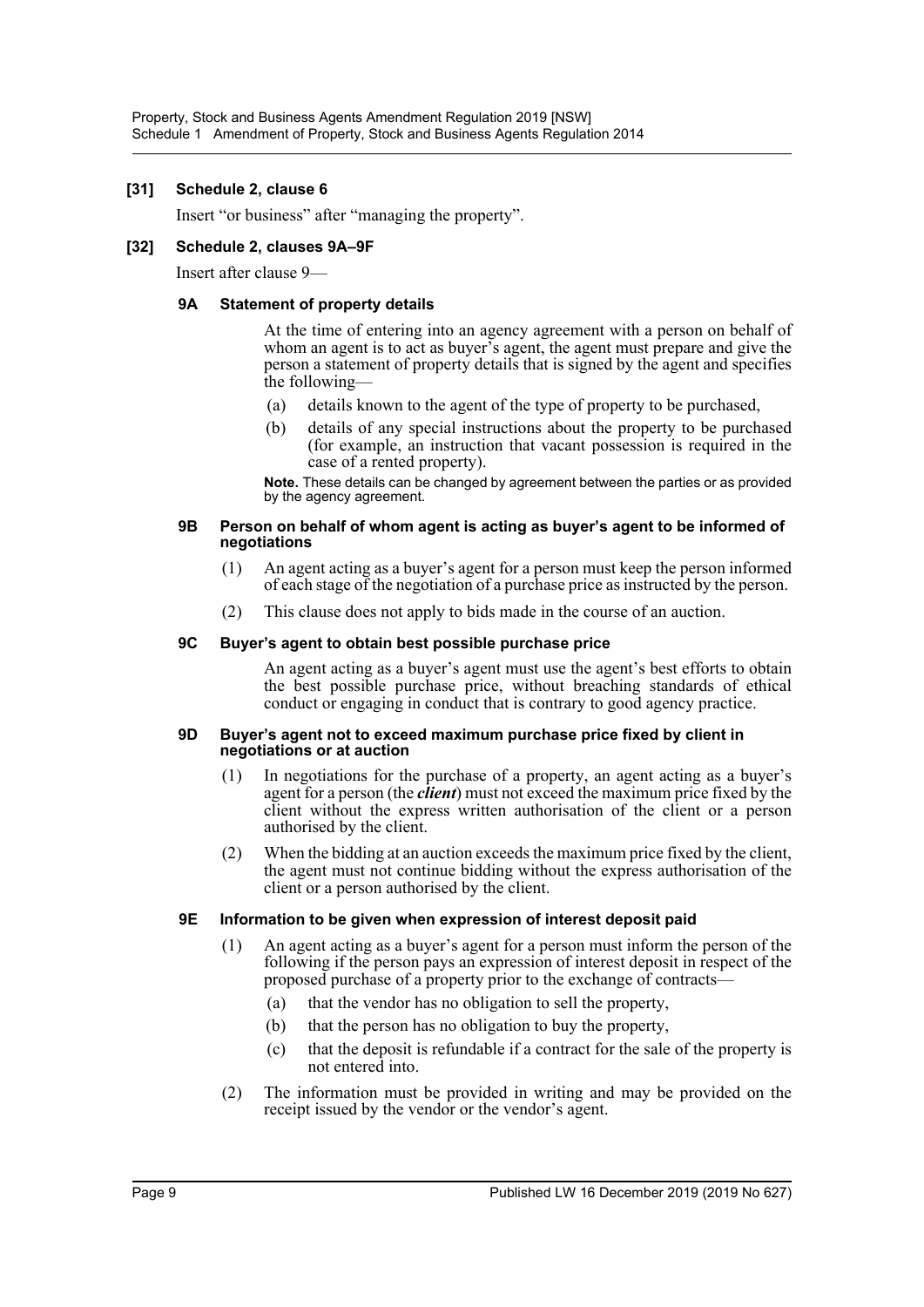(3) An agent acting as a buyer's agent for a person must promptly inform the person if the agent becomes aware of any subsequent offers to purchase the property on which the expression of interest deposit has been paid.

#### **9F Agent must not accept payment for a referral**

An agent acting as a buyer's agent for a person must not demand or accept a fee or other valuable consideration for referring the person to a selling agent.

## **[33] Schedule 2, clause 10A**

Insert before clause 10—

#### **10A Application of Part**

This Part applies to real estate agents and assistant real estate agents who perform real estate sale or leasing functions in relation to the lease of land or on-site residential property manager functions.

#### **[34] Schedule 2, clause 12(1)**

Omit "A licensee". Insert instead "An agent".

#### **[35] Schedule 2, clauses 18 and 19**

Insert after clause 17—

#### **18 Confirmation of specific instructions—property management services**

Before or at the time of entering into an agency agreement under which an agent will provide property management services in respect of the leasing of residential property or rural land, the agent must prepare for inclusion in the agency agreement written confirmation of the extent of the agent's authority to undertake the following duties in connection with the management of the property or rural land and any limitations on the agent's authority to undertake those duties—

- (a) obtaining references from prospective tenants, arranging inspections of the property by prospective tenants and choosing a tenant,
- (b) entering into and signing a residential tenancy agreement (specifying the term for which the property may be let),
- (c) undertaking inspections of the property,
- (d) effecting repairs to and maintaining the property or engaging tradespersons to do so and detailing limitations on expenditure that may be incurred by the agent without obtaining the approval of the owner,
- (e) paying disbursements and expenses incurred in connection with the agent's management of the property,
- (f) collecting rent,
- (g) receiving, claiming and disbursing rental bond money,
- (h) serving notices for breach of the residential tenancy agreement or to terminate the residential tenancy agreement,
- (i) undertaking the necessary steps to obtain vacant possession and recover any money owing to the owner in relation to the tenancy of the property,
- (j) representing the owner in any tribunal or court proceedings in respect of the tenancy of the property,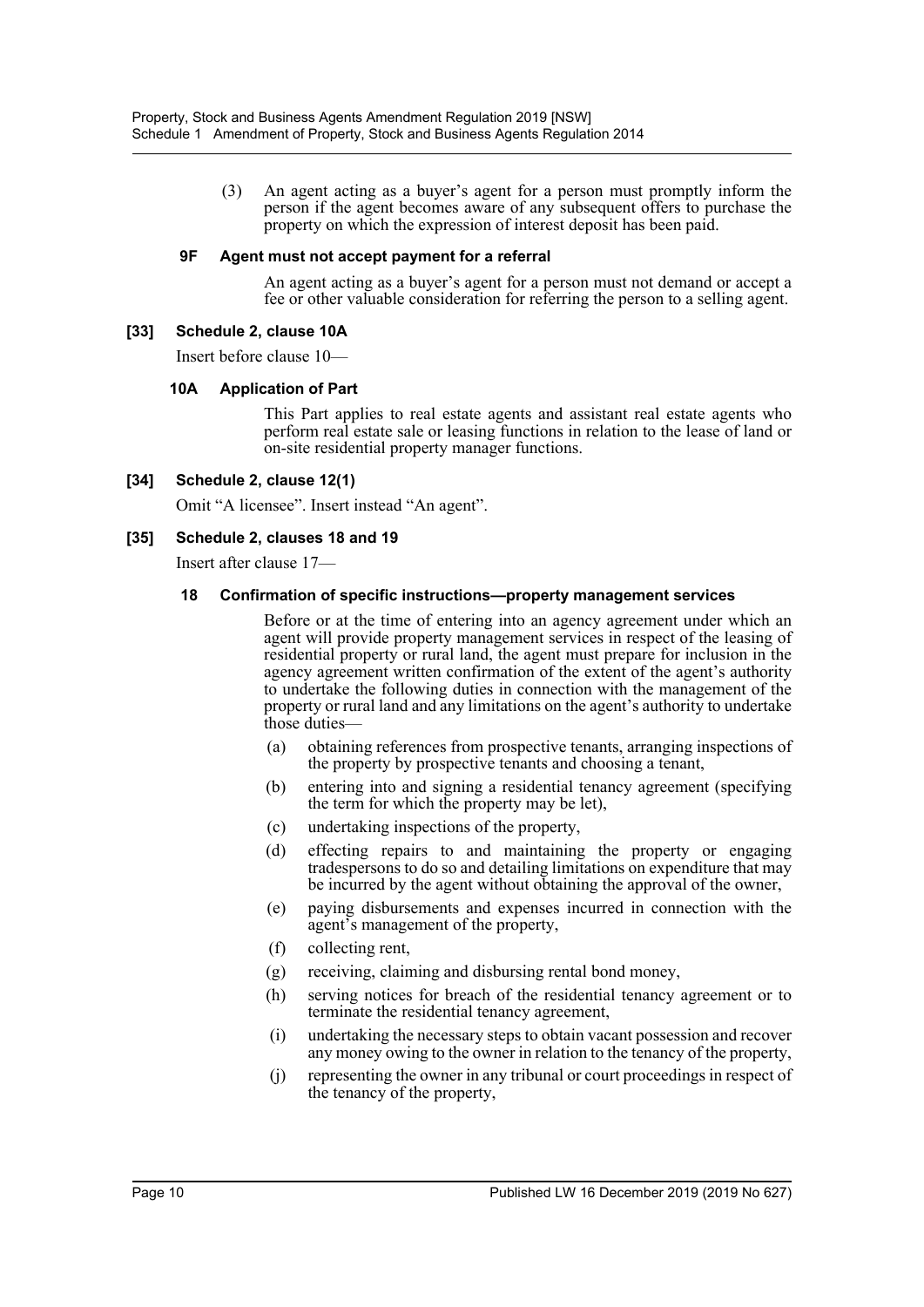- (k) paying accounts for amounts owing in relation to the property (for example, water rates and charges, council rates, insurance premiums, maintenance expenses and owners corporation levies),
- (l) advertising the property for letting or re-letting,
- (m) reviewing the rent at the end of a tenancy.

#### **19 Confirmation of specific instructions—leasing of property**

Before or at the time of entering into an agency agreement under which an agent will act for the owner of a residential property or rural land in relation to the entering into of a lease of the residential property or rural land, the agent must prepare for inclusion in the agency agreement written confirmation of the extent of the agent's authority to undertake the following duties in connection with the entering into of the lease of the property or rural land and any limitations on the agent's authority to undertake those duties—

- (a) obtaining references from prospective tenants, arranging inspections of the property by prospective tenants and choosing a tenant,
- (b) entering into and signing a residential tenancy agreement,
- (c) undertaking an initial inspection of the property,
- (d) collecting the initial rent payment,
- (e) receiving and disbursing rental bond money,
- (f) advertising the property for letting.

#### **[36] Schedule 3, heading**

Omit the heading. Insert instead—

# **Schedule 3 Rules specific to stock and station agents and assistant stock and station agents**

## **[37] Schedule 3, clause 7A**

Insert after clause 7—

## **7A Theft of livestock**

An agent who suspects, at an auction for the sale of livestock, or at any other time, that livestock may have been stolen or otherwise unlawfully obtained, must, as soon as reasonably practicable, inform a police officer of the cause of that suspicion.

## **[38] Schedules 4 and 5**

Omit the Schedules.

## **[39] Schedule 6, heading**

Omit the heading. Insert instead—

# **Schedule 6 Rules specific to strata managing agents and assistant strata managing agents**

**[40] Schedule 6, clauses 2–5**

Omit the clauses.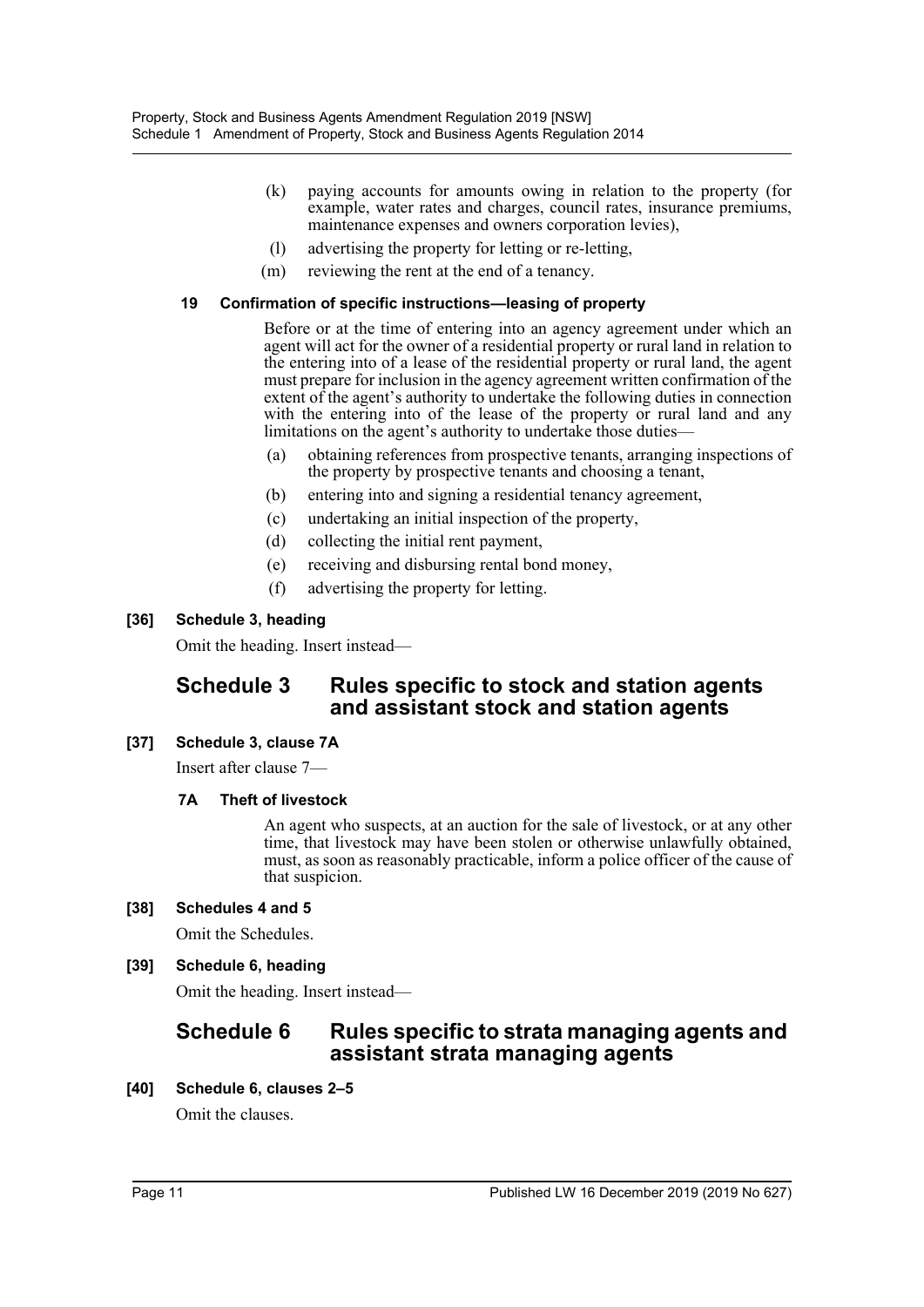**[41] Schedule 6, clause 6(h)** Omit "sinking fund". Insert instead "capital works fund". **[42] Schedule 9 Terms specific to a buyer's agent agency agreement** Omit "clause 1 (Statement of property details) of Schedule 5" from clause 1. Insert instead "clause 9A of Schedule 2". **[43] Schedule 11 Terms specific to agency agreement for sale of business** Omit "clause 3 of Schedule 4" wherever occurring in clauses 4 and 5. Insert instead "clause 3A of Schedule 2". **[44] Schedule 11, clause 6** Omit "clause 2 of Schedule 4". Insert instead "clause 2 of Schedule 2". **[45] Schedule 12 Terms specific to agency agreement for management of residential property or rural land** Omit "clause 4 of Schedule 6" from clause 1. Insert instead "clause 18 of Schedule 2". **[46] Schedule 13 Terms specific to agency agreement for the leasing of residential property or rural land** Omit "clause 5 of Schedule 6" from clause 1. Insert instead "clause 19 of Schedule 2". **[47] Schedule 14 Terms specific to agency agreement for the management of strata or community title land** Omit "sinking fund" from clause 1(h). Insert instead "capital works fund". **[48] Schedule 15 Penalty notice offences** Omit the matter relating to section  $111(1)(a)$  and (b). Insert instead— **[49] Schedule 15** Omit the matter relating to section 111(4). **[50] Schedule 16 Fees and Compensation Fund contributions** Omit Part 1. Insert instead— **Part 1 Fees and Compensation Fund contributions payable** Section 111(1) \$550 \$1,100

| <b>Item</b>  | Column 1                                   | Column 2                   | Column 3 Column 4                                 |                                                                          | Column 5 |
|--------------|--------------------------------------------|----------------------------|---------------------------------------------------|--------------------------------------------------------------------------|----------|
|              | Type of fee                                | Fixed<br>(in fee<br>units) | component component ion Fund<br>(in fee<br>units) | Processing Compensat Total (in fee<br>contributio<br>n (in fee<br>units) | units)   |
| $\mathbf{1}$ | Application for grant of class<br>licence— |                            |                                                   |                                                                          |          |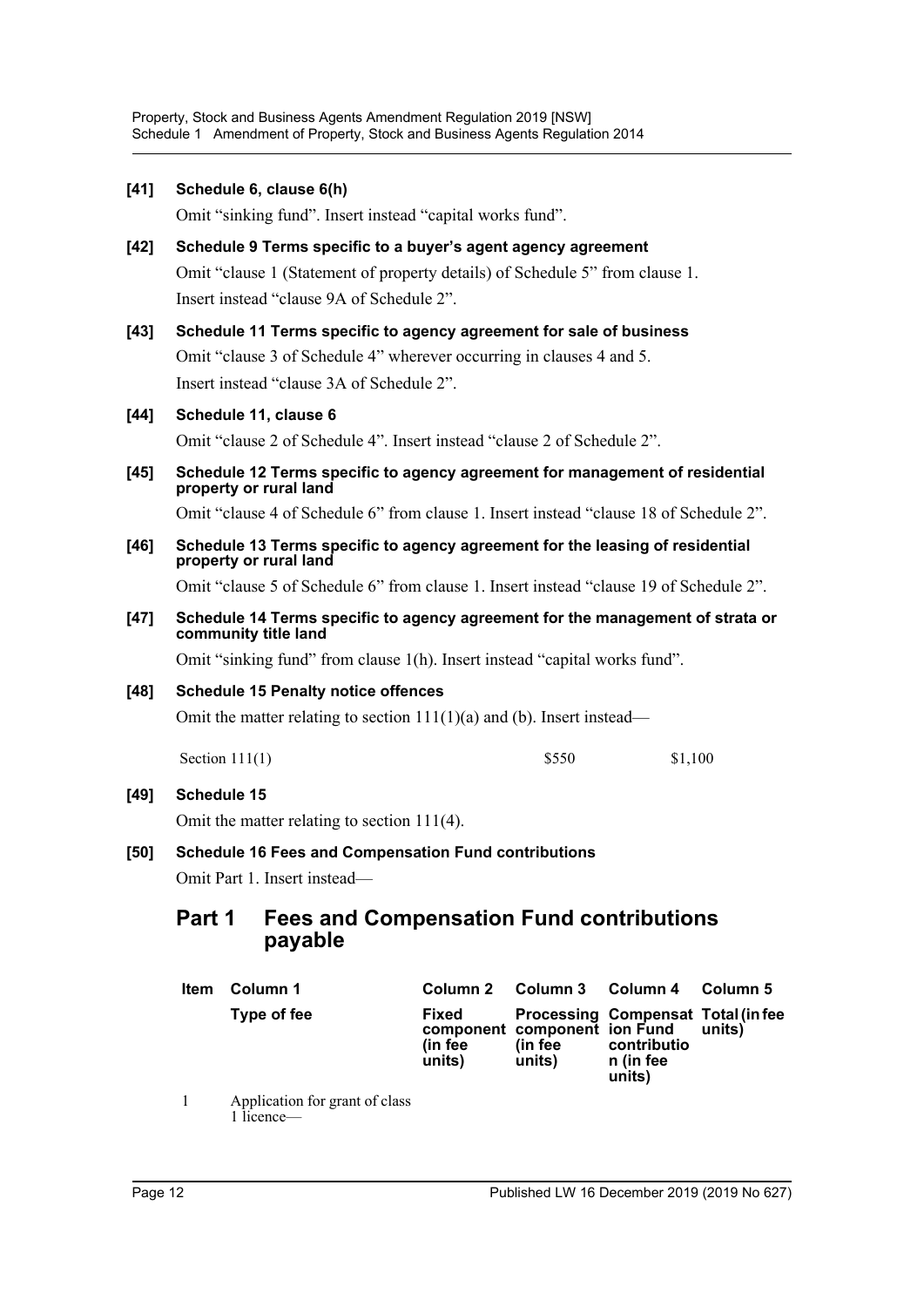| <b>Item</b>    | Column 1                                         |                                                    | Column <sub>2</sub>               | Column 3                                          | Column 4                                                                 | Column 5 |  |
|----------------|--------------------------------------------------|----------------------------------------------------|-----------------------------------|---------------------------------------------------|--------------------------------------------------------------------------|----------|--|
|                |                                                  | Type of fee                                        | <b>Fixed</b><br>(in fee<br>units) | component component ion Fund<br>(in fee<br>units) | Processing Compensat Total (in fee<br>contributio<br>n (in fee<br>units) | units)   |  |
|                | (a)                                              | for 1 year                                         | 2.35                              | 4.26                                              | 0.72                                                                     | 7.33     |  |
|                | (b)                                              | for 3 years                                        | 7.05                              | 4.26                                              | 2.16                                                                     | 13.47    |  |
|                | (c)                                              | for 5 years                                        | 11.75                             | 4.26                                              | 3.60                                                                     | 19.61    |  |
| $\overline{2}$ | Application for renewal of<br>$class 1$ licence— |                                                    |                                   |                                                   |                                                                          |          |  |
|                | (a)                                              | for 1 year                                         | 2.35                              | 1.42                                              | 0.72                                                                     | 4.49     |  |
|                | (b)                                              | for 3 years                                        | 7.05                              | 1.42                                              | 2.16                                                                     | 10.63    |  |
|                | (c)                                              | for 5 years                                        | 11.75                             | 1.42                                              | 3.60                                                                     | 16.77    |  |
| 3              |                                                  | Application for restoration of<br>class 1 licence- |                                   |                                                   |                                                                          |          |  |
|                | (a)                                              | for 1 year                                         | 2.35                              | 2.84                                              | 0.72                                                                     | 5.91     |  |
|                | (b)                                              | for 3 years                                        | 7.05                              | 2.84                                              | 2.16                                                                     | 12.05    |  |
|                | (c)                                              | for 5 years                                        | 11.75                             | 2.84                                              | 3.60                                                                     | 18.19    |  |
| 4              |                                                  | Application for grant of class<br>2 licence—       |                                   |                                                   |                                                                          |          |  |
|                | (a)                                              | for 1 year                                         | 2.35                              | 2.13                                              | 0.36                                                                     | 4.84     |  |
|                | (b)                                              | for 3 years                                        | 7.05                              | 2.13                                              | 1.08                                                                     | 10.26    |  |
|                | (c)                                              | for 5 years                                        | 11.75                             | 2.13                                              | 1.80                                                                     | 15.68    |  |
| 5              |                                                  | Application for renewal of<br>class 2 licence-     |                                   |                                                   |                                                                          |          |  |
|                | (a)                                              | for 1 year                                         | 2.35                              | 0.71                                              | 0.36                                                                     | 3.42     |  |
|                | (b)                                              | for 3 years                                        | 7.05                              | 0.71                                              | 1.08                                                                     | 8.84     |  |
|                | (c)                                              | for 5 years                                        | 11.75                             | 0.71                                              | 1.80                                                                     | 14.26    |  |
| 6              |                                                  | Application for restoration of<br>class 2 licence- |                                   |                                                   |                                                                          |          |  |
|                | (a)                                              | for 1 year                                         | 2.35                              | 1.42                                              | 0.36                                                                     | 4.13     |  |
|                | (b)                                              | for 3 years                                        | 7.05                              | 1.42                                              | 1.08                                                                     | 9.55     |  |
|                | (c)                                              | for 5 years                                        | 11.75                             | 1.42                                              | 1.80                                                                     | 14.97    |  |
| 7              |                                                  | Application for grant of<br>corporation licence-   |                                   |                                                   |                                                                          |          |  |
|                | (a)                                              | for 1 year                                         | 2.35                              | 6.39                                              | 1.44                                                                     | 10.18    |  |
|                | (b)                                              | for 3 years                                        | 7.05                              | 6.39                                              | 3.24                                                                     | 16.68    |  |
|                | (c)                                              | for 5 years                                        | 11.75                             | 6.39                                              | 5.40                                                                     | 23.54    |  |
| 8              | Application for renewal of                       |                                                    |                                   |                                                   |                                                                          |          |  |

corporation licence—